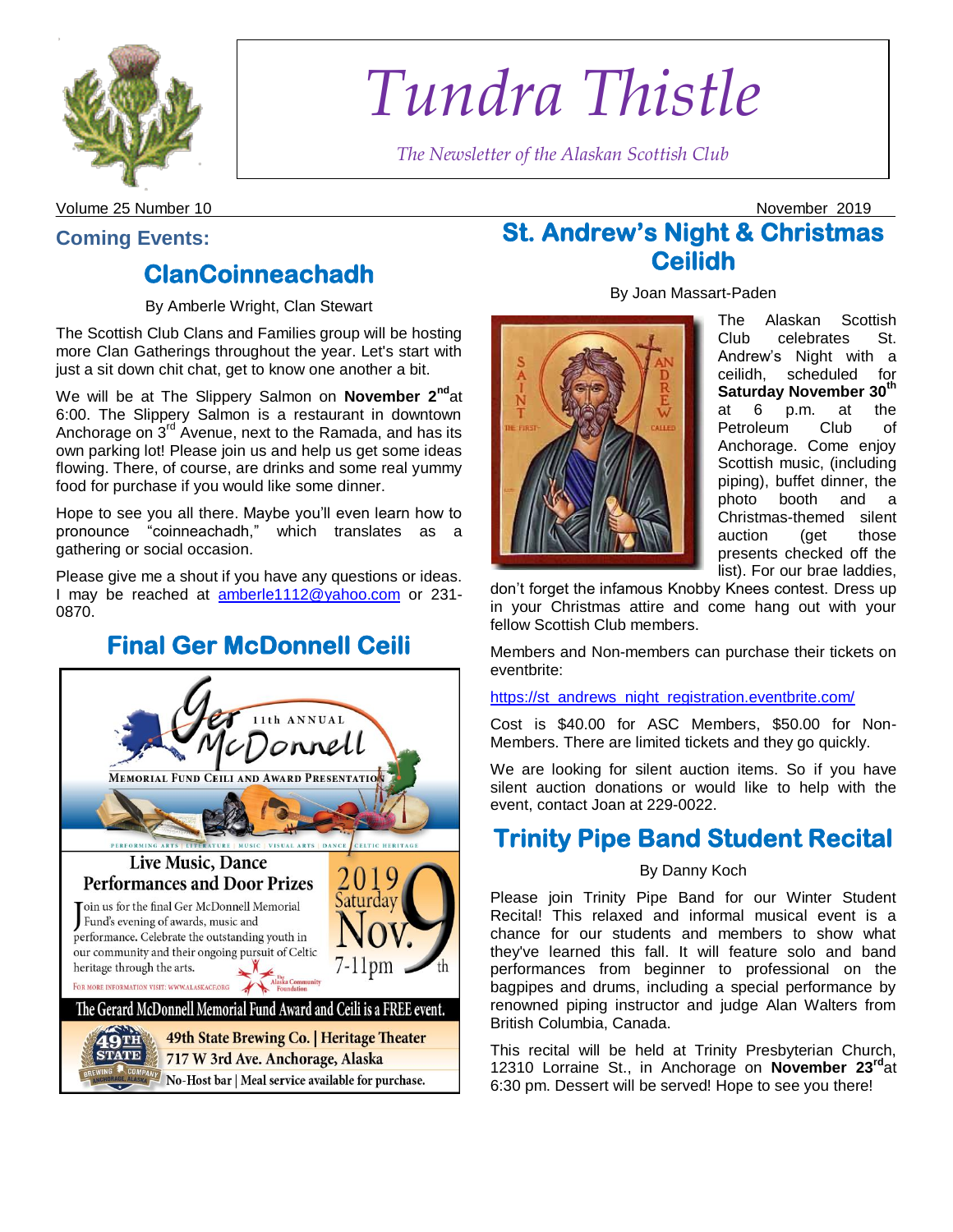### **How to Celebrate St. Andrews Day**

#### From m.wikihow.com/celebrate-st.-andrews-day

**1. Fly the Scottish flag.** The Scottish flag is easy to identify--it's blue with a white X across it. The X is also called a saltire or a St. Andrews Cross. Displaying the Scottish flag is a good way to show the world that you're proud of Scotland and its history.

**2. Dress in Scottish clothes.** Wearing tartan patterns is a great way to show your Scottish pride! Tartan is patterned like plaid, and you can get it in hundreds of different styles, from traditional red, green, and yellow to neon pink. You can rent or buy a full kilt, or you can simply wear a tartan scarf, hat, or shirt. If you have a Scottish surname, your family may even have its own tartan design you can wear.

**3. Post on social media.** Change your profile picture to the Scottish flag, post a picture of yourself in tartan, or post a message wishing your friends a happy St. Andrews Day! You can even post videos of people celebrating St. Andrews Day in Scotland, or a tutorial on how to make your favorite Scottish foods. This is a great way to celebrate St. Andrews Day if you live far away from Scotland.

#### **Recipe of the Month:**

Mrs. Matthew's was the cook at Dykes Primary School for decades. This recipe from the Dyke's delights cookbooks seems an excellent comfort food as the winter chill settles in.



### **MRS MATTHEWS' CHICKEN PIE**

#### **Ingredients:**

- 2 ½ pounds chicken 3 oz margarine 3 oz plain flour
- 1 sheet puff pastry
- 2 cupssemi skimmed milk
- 2 cups chicken broth

#### **Method:**

- 1. Make the white sauce with the margarine, flour and milk.
- 2. Add the chicken and broth.

3. Place the chicken mixture in a tin and top with the puff pastry.

 $\mathcal{A}$ . Bake at 180ºC (350°F), for 30 minutes.

# **Burns Night Cometh!**

By Cathy Steen



Planning has started for Burns Night 2020! We will be celebrating the evening on January 25 at a new location, the Embassy Suites Hotel on Bensen Boulevard. Chosen for it's central location, good parking lot, and excellent reputation, the hotel will be offering discounted hotel rooms for attendees.

Meal choices will all include a haggis appetizer, followed by salad, choice of entrée with clapshot and vegetables, and a berry trifle for dessert. A shot of scotch, sherry or sparkling cider is included in the ticket price. Tickets will be \$70 for Scottish Club members, \$75 for non-members.

### **Help needed:**

The Club needs YOU to volunteer to give a toast - there are four traditional toasts to be given:

The Toast to the Haggis (a recitation of Robert Burns' poem by that name)

The Immortal Memory – A toast to the immortal memory of Robert Burns

The Toast to the Lassies

The Toast to the Laddies (a.k.a., the Lassie's revenge)

Interested? Please contact Rod [\(finkle@actic.net\)](mailto:finkle@actic.net) or Cathy [\(csteen@gci.net\)](mailto:csteen@gci.net) for more information!



- *Researched and submitted by Rod Finkle*
- The Bank of Scotland is the second oldest surviving bank in United Kingdom and was founded in 1695.
- Glasgow city, founded in the  $6<sup>th</sup>$  century by St. Mungo, is the largest city of Scotland.
- The first city in the world to have its own fire brigade was Edinburgh, capital of Scotland.
- Like Rome, Edinburgh is built on seven hills.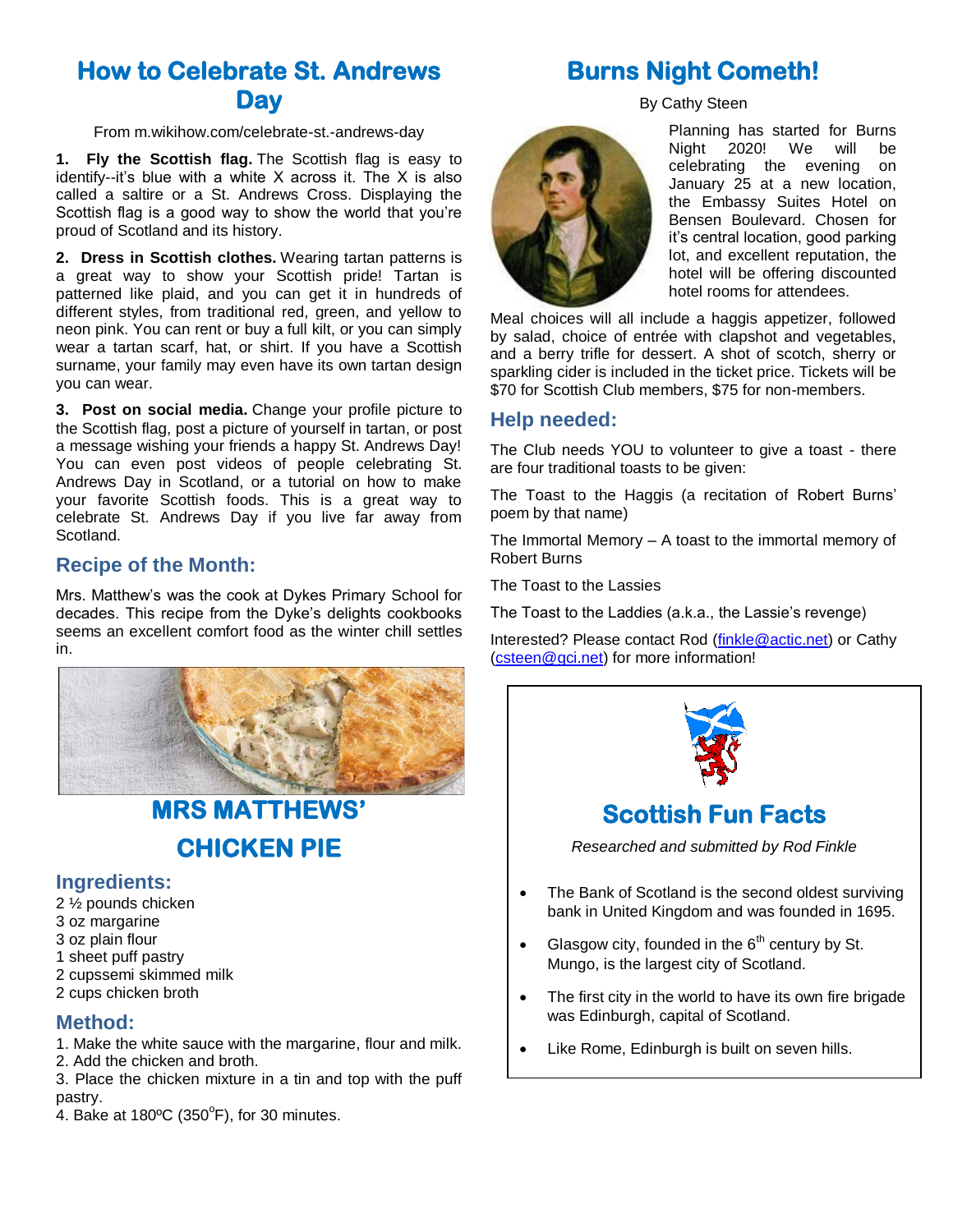# **October Board Meeting Minutes**

**Attendance:** Joan Massart-Paden, Jeni McDaniel, Lisa Caress-Beu, Ron Norris, Rod Finkle, Meg Voss, Cathy Steen, Amberle Wright **Guests**: Preston McKee

#### **Call to order**:6:00 pm

**Approval of the Minutes:** Rod moved that the minutes be approved, Cathy seconded. Approved unanimously.

**Treasurer's report:** Ron Norris presented the treasurer's report. Meg moved to approve the treasure's report. Lisa seconded. Cathy called for discussion and requested that the report reflect the current figures for the ASHG account, which she provided. Lisa moved and Meg seconded that the Treasurer's Report should be approved as amended by Cathy's figures. Motion passed.

#### **Old Business:**

**Board Emeritus Nomination:** The Board approved this policy in April. Rod nominated Bob Dickson. Rod moved, Cathy seconded this nomination. Passed unanimously.

**Celtic Classic:** Jeni reports that this event was amazing! The top Pros in America attended. Jeni got lots of great ideas for the Alaska Games. Security was a topic that she thought our Games could improve upon.

**Trail Clean Up:** Amberle has had problems with the Muni regarding this project. She will try again.

#### **New Business:**

Joan presented the Membership Budget, Club Tent Budget and the AGM Budget.

#### **Committee Reports:**

**Alaska Highland Games**: Jeni presented. The Draft 2020 Budget was presented. Cathy moved that the budget be approved, Lisa seconded – motion passed unanimously.

**St. Andrew's Night:** Joan presented. She is negotiating with PCA to reduce the costs. There will be no dance floor, no musicians other than Ian White piping and fiddling. Dessert will be brought in to defray the cost of the event. Joan is looking for items for the Silent auction.

**Burn's Night:** January 25, 2020**.** Cathy presented budget. Viking Hall has been recommended as an alternate location. Magpie Catering has expressed an interest in catering the event.

**Thistle:** Thank you to Cathy Steen for her continuing hard work to keep ASC members informed and connected. Articles and information are needed.

**Website:** Ron needs \$325.00 for annual fee. Jeni would like to put money toward a new completely rebuilt website. She will present some bids at the next meeting.

**Scholarships:** Jeni made great use of the scholarship money used to attend the Celtic Classic.

**Next Meeting:** Monday, November 18, 2019 at 6pm at the PCA.

**Adjournment:** Rod moved to adjourn. Jeni seconded the motion. Meeting adjourned at 7:05 pm.



Club members Kevin Hall and Tracey Turner enjoy Samhain with the Celtic Community of Alaska

# **Events with Other Celtic Groups Irish Club of Alaska**

Join the Irish Club for their newly-announced year of activities and events

November 10<sup>th</sup> – Irish Music at Bean's Café

December – Irish Cooking Class and Christmas High Tea

January – Murder mystery Night and Annual Membership Meeting

February – Irish Film Festival

March – St. Patrick's Day Festivities

April – Celtic Spring Festival with Celtic Community of Alaska

May – Membership Meet-and-Greet Potluck

June – Alaska Scottish Highland Games Booth

July – Irish Music at Spenard Farmer's Market

August – Galway Days

Song Circle: Usually the last Saturday of every month.

Find the Irish Club of Alaska a[t www.irishalaska.org](http://www.irishalaska.org/)

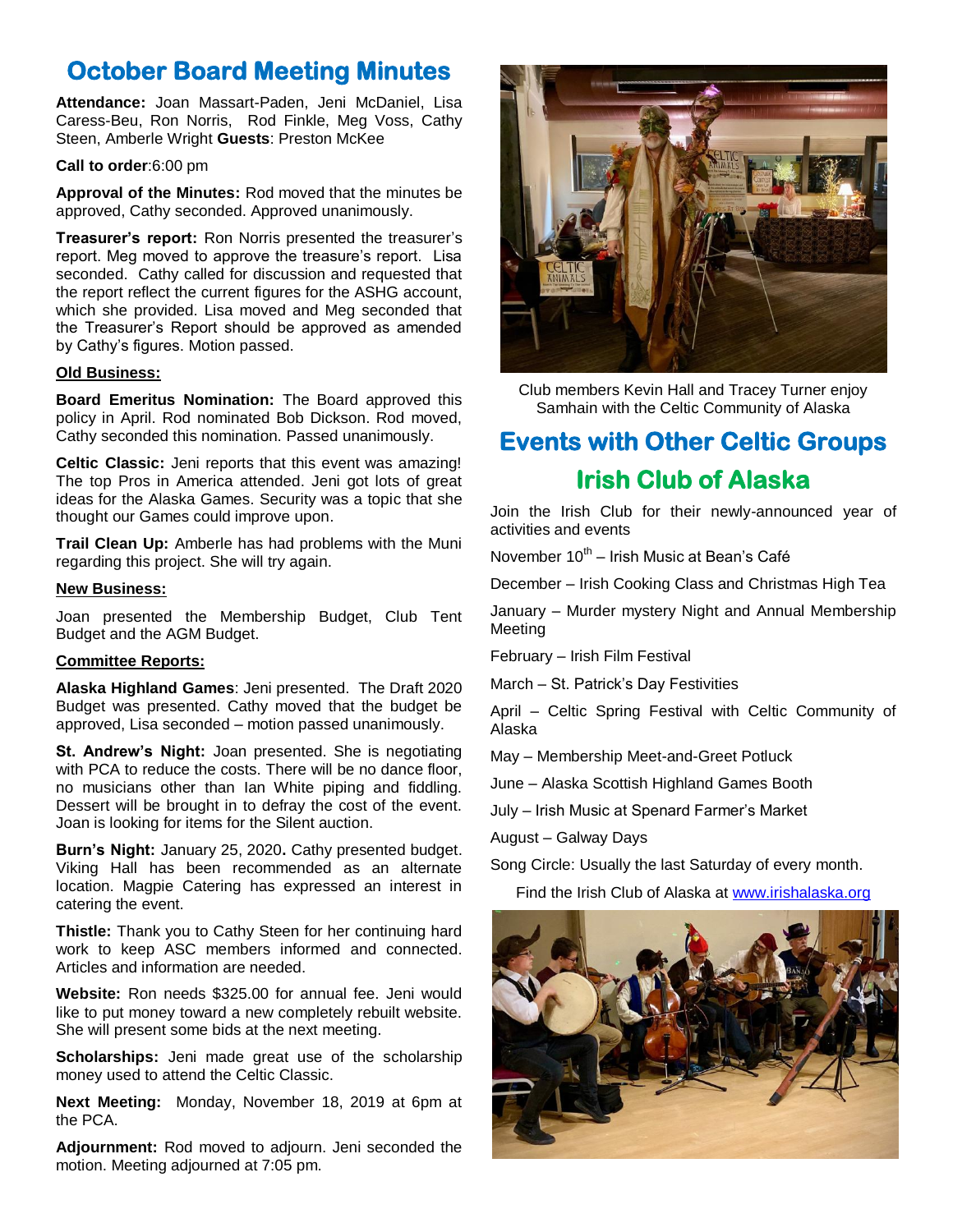| <b>Contact Information for Alaska Pipe Bands:</b>                                                                                                                                                                                                                                                                                                                                                                                                                                                                                                    |                                                                                                                                                                                                                |
|------------------------------------------------------------------------------------------------------------------------------------------------------------------------------------------------------------------------------------------------------------------------------------------------------------------------------------------------------------------------------------------------------------------------------------------------------------------------------------------------------------------------------------------------------|----------------------------------------------------------------------------------------------------------------------------------------------------------------------------------------------------------------|
| <b>Fairbanks Red Hackle Pipe Band</b><br>P.O. 82782<br>Fairbanks, Alaska<br>www.fairbanksredhacklepipeband.org                                                                                                                                                                                                                                                                                                                                                                                                                                       | Trinity Pipe BandMeets Tuesday, 6 pm<br>Trinity Presbyterian Church<br>Contact: Danny Koch @ 907.230.6430<br>Email: pipeband@trinityceltic.org                                                                 |
| <b>Alaska Celtic Pipes &amp; Drums</b><br>Every Friday 5 pm & 7 pm<br>Eagle River Presbyterian Church<br>www.alaskacelticpipesdrums.org                                                                                                                                                                                                                                                                                                                                                                                                              | <b>Anchorage Scottish Pipe Band</b><br>Meets on Monday from 6:00 - 8:00<br>Lutheran Church of Hope, 1847 W. Northern Lights<br>Find us on Facebook                                                             |
| <b>Crow Creek Pipes &amp; Drums</b><br>Every Saturday, 9 am - beginners, 10 am - band<br>First Congregational Church<br>http://crowcreekpd.com/                                                                                                                                                                                                                                                                                                                                                                                                      | Anchorage Firefighters Pipe and Drum Band<br>Find us on Facebook:<br>Anchorage Fire Fighters Pipe & Drum Band                                                                                                  |
| <b>City of Juneau Pipe Band</b><br>Juneau, Alaska<br>www.cityofjuneaupipeband.org                                                                                                                                                                                                                                                                                                                                                                                                                                                                    | Pipe bands - to update your information, please<br>contact Cathy Steen at csteen@gci.net                                                                                                                       |
| <b>Scottish Club Supporters</b>                                                                                                                                                                                                                                                                                                                                                                                                                                                                                                                      |                                                                                                                                                                                                                |
| TRATEGIES<br><b>ADVERTISI</b>                                                                                                                                                                                                                                                                                                                                                                                                                                                                                                                        | <b>AK Natural Stone Craft</b><br>Quality Custom Granite & Marble Design                                                                                                                                        |
| <b>Joan Massart-Paden, CAS</b><br>907-229-0022 Email:adstrategies@icoud.com                                                                                                                                                                                                                                                                                                                                                                                                                                                                          | RafalMarkiewicz<br>1341 E. 70 <sup>th</sup> Avenue, Anchorage, AK 99518<br>Phone: 907.344.2158<br>Cell: 907.351.8881<br>aknaturalstonecraft@yahoo.com                                                          |
| <b>MAPPING SOLUTIONS</b><br>Custom maps and graphics - (907) 561-4627<br>Mapmakers.com                                                                                                                                                                                                                                                                                                                                                                                                                                                               | <b>Brown Bear Shrink Wrap &amp; Self Storage</b><br>We Shrink Wrap Anything<br>1341 E. 70 <sup>th</sup> Avenue Anchorage, Alaska Phone 344-2158<br>Fax 344-2148 Cell 351-8881<br>aknaturalstonecraft@yahoo.com |
| AMANDA KERR SUZUKI VIOLIN & FIDDLE STUDIO<br>Weekly Private Lessons and Group Classes for Age 3 and up<br>Variety of fiddle styles!<br>Register NOW online for<br>Spring Semester Jan. 14th - May 21st<br>Complete information available on the website:<br>Amanda Kerr holds State, Regional, and National<br>titles for Fiddling and is teacher-certified in the Suzuki<br>www.amandakerrmusic.com<br>Method (Every Child Can, Suzuki Principles in Action,<br>Violin Units 1 & 2), and Music Mind Games.<br>Place your ad here for \$75 per year. |                                                                                                                                                                                                                |